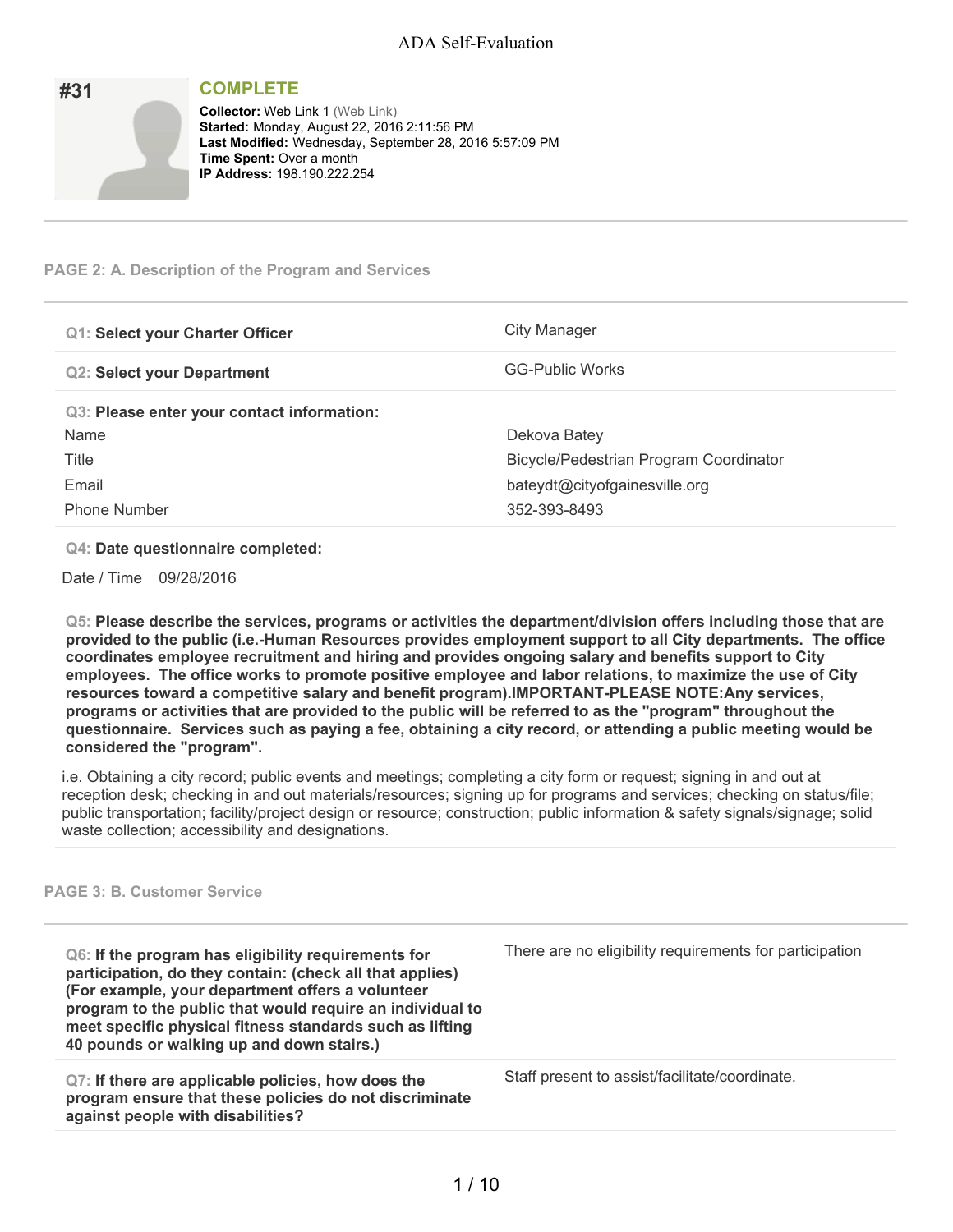| Q8: Is there a formal policy in place to respond to<br>requests from the general public for sign language, oral<br>and cued speech interpreters, or other modifications to<br>the program to allow people with disabilities to<br>participate?               | <b>No</b>                                                                                                                                                                                                                                                                                                  |
|--------------------------------------------------------------------------------------------------------------------------------------------------------------------------------------------------------------------------------------------------------------|------------------------------------------------------------------------------------------------------------------------------------------------------------------------------------------------------------------------------------------------------------------------------------------------------------|
| Q9: Does the program have standard operating                                                                                                                                                                                                                 | Yes,                                                                                                                                                                                                                                                                                                       |
| procedures in place to include a person with<br>disabilities? [For example, allowing a service animal into<br>a facility, allowing someone to bring a personal<br>attendant with them to a recreation class or moving an<br>event to an accessible location] | If yes, please describe and list the written procedure:<br>i.e. ADA door to door transportatio service (RTS);<br>Backyard Solid Waste collection service; Admin.<br>Procedure 003.1; PW Manual Chpt. 37.11; 37.13;<br>37.14 and 37.21                                                                      |
| Q10: Is the program staff that interacts with the                                                                                                                                                                                                            | Don't Know,                                                                                                                                                                                                                                                                                                |
| publictrained on the correct procedures to follow when a<br>person requests an interpreter?                                                                                                                                                                  | If yes, please describe the training:<br>Personally aware that H.R. has/had a foreign<br>interpreter bank listing.                                                                                                                                                                                         |
| Q11: How much notice is required to provide an<br>accommodation request?                                                                                                                                                                                     | Timing is handled case-by-case depending on nature<br>of request                                                                                                                                                                                                                                           |
| Q12: Do you track accessibility requests for the                                                                                                                                                                                                             | Yes,                                                                                                                                                                                                                                                                                                       |
| program?                                                                                                                                                                                                                                                     | If yes, please list how many requests have been<br>received in the past 12-36 months and what the<br>requests were for.<br>Not all areasRTS & Solid Waste likely with normal<br>operations (wheel chair lifts for transit; MV accessible<br>transportation rides and Backyard waste collection<br>pick-up) |
| Q13: Does the program charge an additional fee for<br>modifying the program for a person with disabilities?                                                                                                                                                  | No                                                                                                                                                                                                                                                                                                         |
| Q14: Are there any hard copy or digital forms required                                                                                                                                                                                                       | Yes,                                                                                                                                                                                                                                                                                                       |
| for admission or participation in the program (i.e. tests,<br>applications, registration forms, etc.)?                                                                                                                                                       | If yes, please list the forms:<br>Advisory Board applications; Adopt-A-Street program;<br>Roadway renaming form                                                                                                                                                                                            |
| Q15: Do the forms contain a notice that the City does not<br>discriminate against people with disabilities?                                                                                                                                                  | No                                                                                                                                                                                                                                                                                                         |
| Q16: Is an interview required prior to an applicant's<br>admission to the program?                                                                                                                                                                           | No                                                                                                                                                                                                                                                                                                         |
| Q17: When hiring temporary or permanent employees,<br>does the program consistently use selection criteria that<br>does not discriminate based on disability?                                                                                                | Yes                                                                                                                                                                                                                                                                                                        |
| Q18: Does the program ensure individuals with<br>disabilities are allowed the opportunity to participate as                                                                                                                                                  | Yes,                                                                                                                                                                                                                                                                                                       |
| members of any program associated citizen's advisory<br>boards or committees?                                                                                                                                                                                | If yes, please explain the process to ensure<br>opportunities are provided.<br>ADA compliant meeting facilities and resources                                                                                                                                                                              |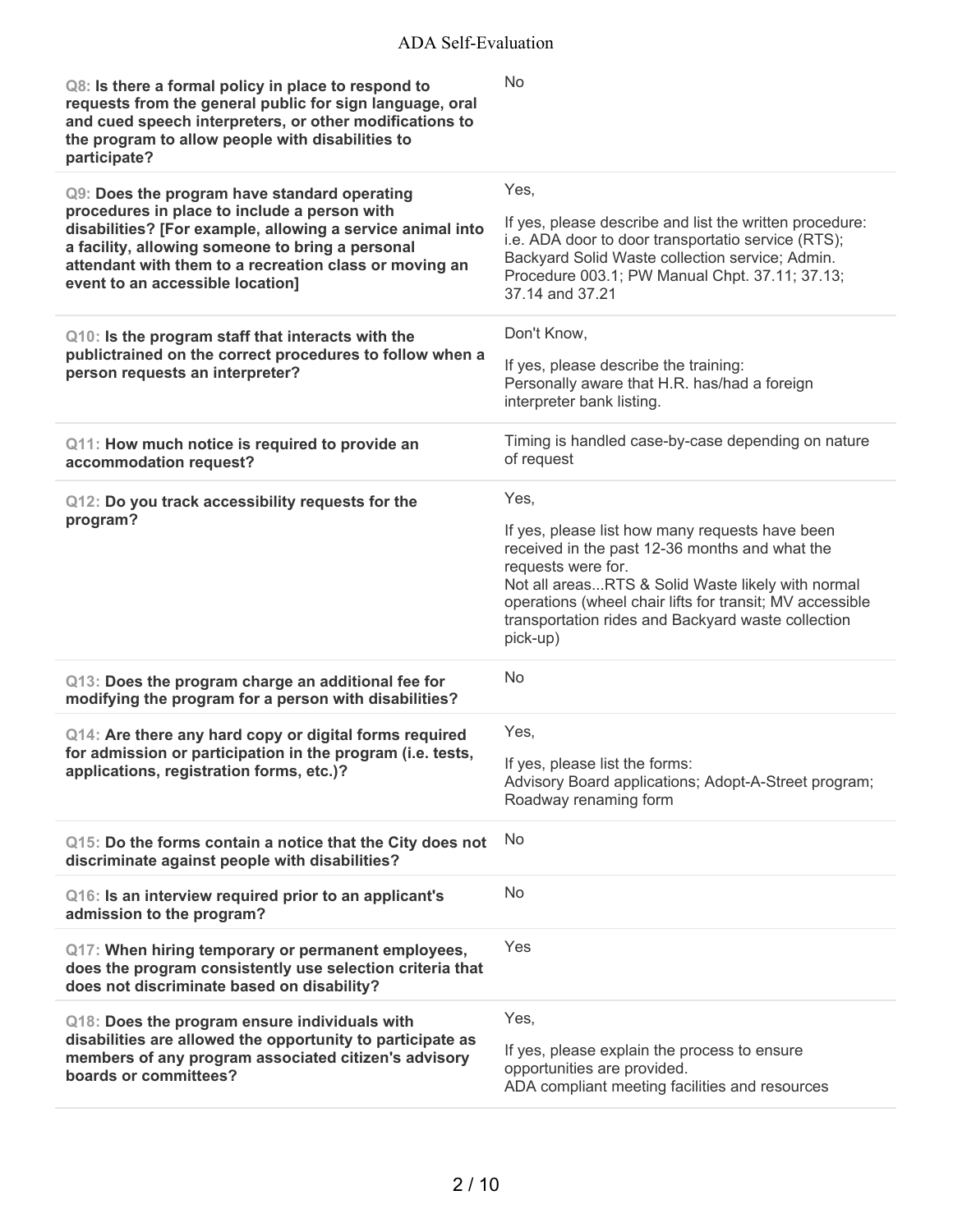**Q19: Are individuals with disabilities currently serving on any of the program's advisory boards or committees?**

Yes,

If yes, list the committees: Bicycle/Pedestrian Advisory Board and RTS Advisory Board

# **PAGE 4: C. Notice Requirements**

| Q20: Is a "Notice under the Americans with Disabilities<br>Act" or a non-discrimination statement made accessible,<br>as needed, to program participants who may be persons<br>with disabilities?                                                                                                                                        | No                                                                                                                                                                                           |
|------------------------------------------------------------------------------------------------------------------------------------------------------------------------------------------------------------------------------------------------------------------------------------------------------------------------------------------|----------------------------------------------------------------------------------------------------------------------------------------------------------------------------------------------|
| <b>Q21: Does the non-discrimination statement include</b><br>information about the City's ADA Coordinator and how<br>to contact them or file a grievance?                                                                                                                                                                                | <b>No</b>                                                                                                                                                                                    |
| Q22: Is program staff that regularly interacts with the<br>public familiar with the City's ADA grievance/complaint<br>procedures when an incident of disability discrimination<br>is alleged?                                                                                                                                            | Yes                                                                                                                                                                                          |
| Q23: Does the program notify all persons that public<br>meetings, hearings, interviews, and conferences will be<br>held in accessible locations and that adaptive/auxiliary<br>aids (such as assistive listening devices, readers for the<br>blind, pen and paper) will be provided, upon request, to<br>participants with disabilities? | <b>No</b>                                                                                                                                                                                    |
| Q24: Is there a formal policy in place to respond to<br>requests from the general public for note takers,<br>computer-assisted real time transcription services, and<br>other auxiliary aids and services for providing effective<br>communication?                                                                                      | <b>No</b>                                                                                                                                                                                    |
| <b>PAGE 5: D. Printed Information</b>                                                                                                                                                                                                                                                                                                    |                                                                                                                                                                                              |
| Q25: Does the program have printed materials (i.e.<br>forms, newsletters, brochures, calendars, fact sheets)<br>that are made available to the public?                                                                                                                                                                                   | Yes                                                                                                                                                                                          |
| Q26: Who manages the printed materials?                                                                                                                                                                                                                                                                                                  | My department manages printed material                                                                                                                                                       |
| Q27: Is there a formal policy in place to respond to<br>requests from the general public for alternate document<br>formats of the printed materials that are made to the<br>public?                                                                                                                                                      | <b>No</b>                                                                                                                                                                                    |
| Q28: What types of alternate document formats does the<br>program make available when requested? (Check all that<br>apply)                                                                                                                                                                                                               | Other media type,<br>Please list other media type(s):<br>*This answer set only allows one selection* Audio<br>recording of printed materials for sight impaired and<br>Enlarged print prior. |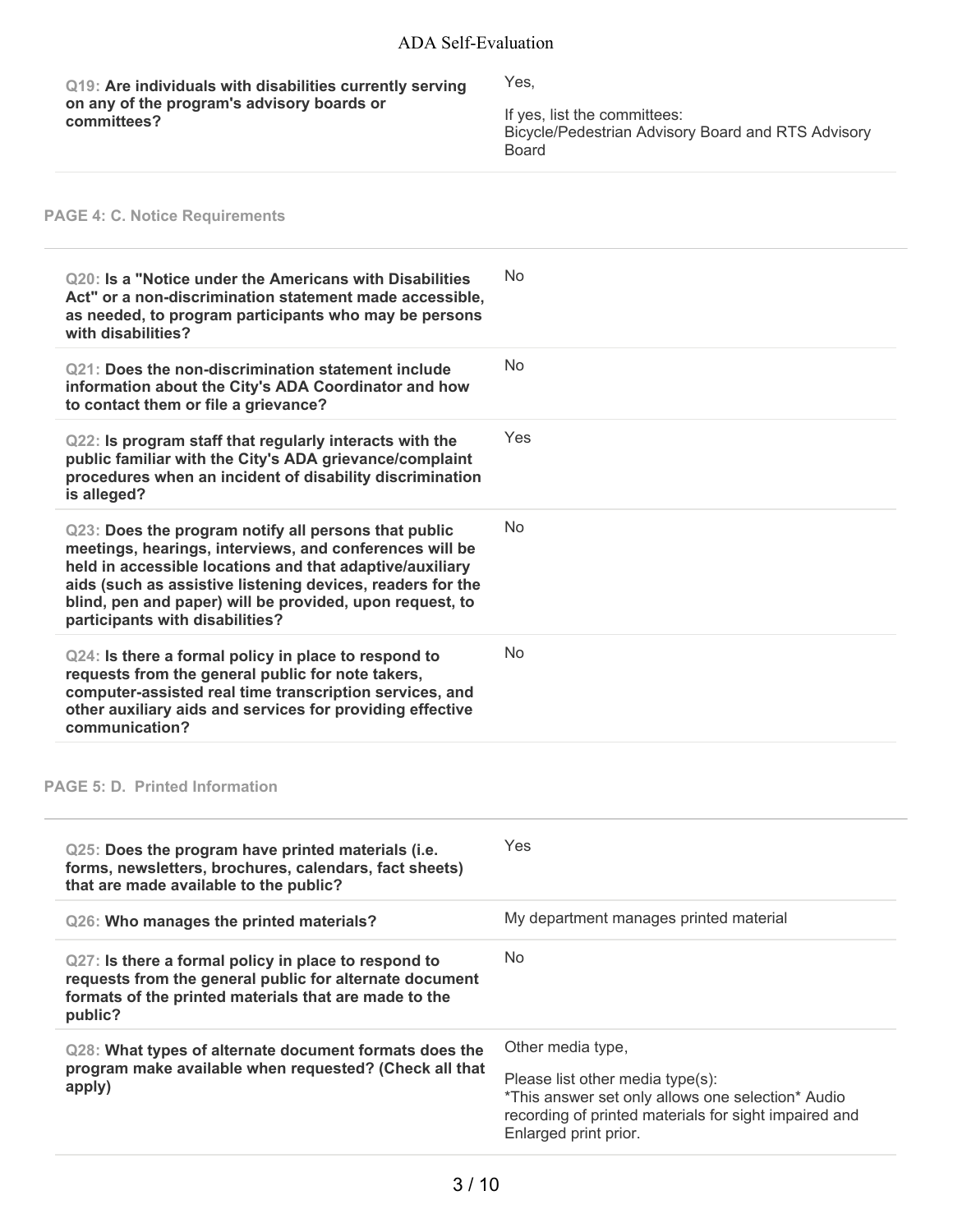# ADA Self-Evaluation

| Q29: How much notice is required to provide the<br>alternate document formats?                                                                                                                                 | 2-4business days                                                                                                        |
|----------------------------------------------------------------------------------------------------------------------------------------------------------------------------------------------------------------|-------------------------------------------------------------------------------------------------------------------------|
| Q30: Do you track accessibility requests for alternate<br>formats of printed material?                                                                                                                         | <b>No</b>                                                                                                               |
| Q31: Does the program charge an additional fee for<br>providing materials in alternative formats for people with<br>disabilities?                                                                              | No                                                                                                                      |
| Q32: Does the program include images of individuals<br>with disabilities in the printed materials and<br>publications?                                                                                         | Yes, photos of individuals with disabilities are included                                                               |
| PAGE 6: E. Television and Audiovisual Public Information                                                                                                                                                       |                                                                                                                         |
| Q33: Does the program produce audiovisual (film,<br>videotape, television, digital) presentations, or website<br>demonstrations/webinars for the public or provide these<br>types presentations to the public? | No.                                                                                                                     |
| Q34: Is there a formal policy in place to respond to<br>requests from the general public for accessible<br>audiovisual, televised or online presentations provided<br>to the public?                           | <b>No</b>                                                                                                               |
| Q35: What types of accessible audio/visual, televised or<br>online presentation formats does the program make<br>available when requested?                                                                     | Do not provide alternative formats                                                                                      |
| Q36: How much notice is required to provide the<br>accessible presentation formats?                                                                                                                            | More than 1 week                                                                                                        |
| Q37: Do you track accessibility requests for accessible<br>presentation formats?                                                                                                                               | <b>No</b>                                                                                                               |
| Q38: Does the program charge an additional fee for<br>providing presentations in accessible formats for people<br>with disabilities?                                                                           | No                                                                                                                      |
| Q39: Do the audio/visual presentations include<br>portrayals of individuals with disabilities?                                                                                                                 | Yes, individuals with disabilities are portrayed                                                                        |
| PAGE 7: F. Website                                                                                                                                                                                             |                                                                                                                         |
| Q40: Does the program provide information about its<br>offerings to the public on the internet?                                                                                                                | Yes,<br>If yes, please list the URL:<br>http://go-rts.com/ada/ and<br>http://www.cityofgainesville.org/PublicWorks.aspx |
| Q41: What information is provided on the internet?<br>Please describe briefly:                                                                                                                                 | Meetings, events, trainings, advisory board<br>vacancies, information updates, projects, etc.                           |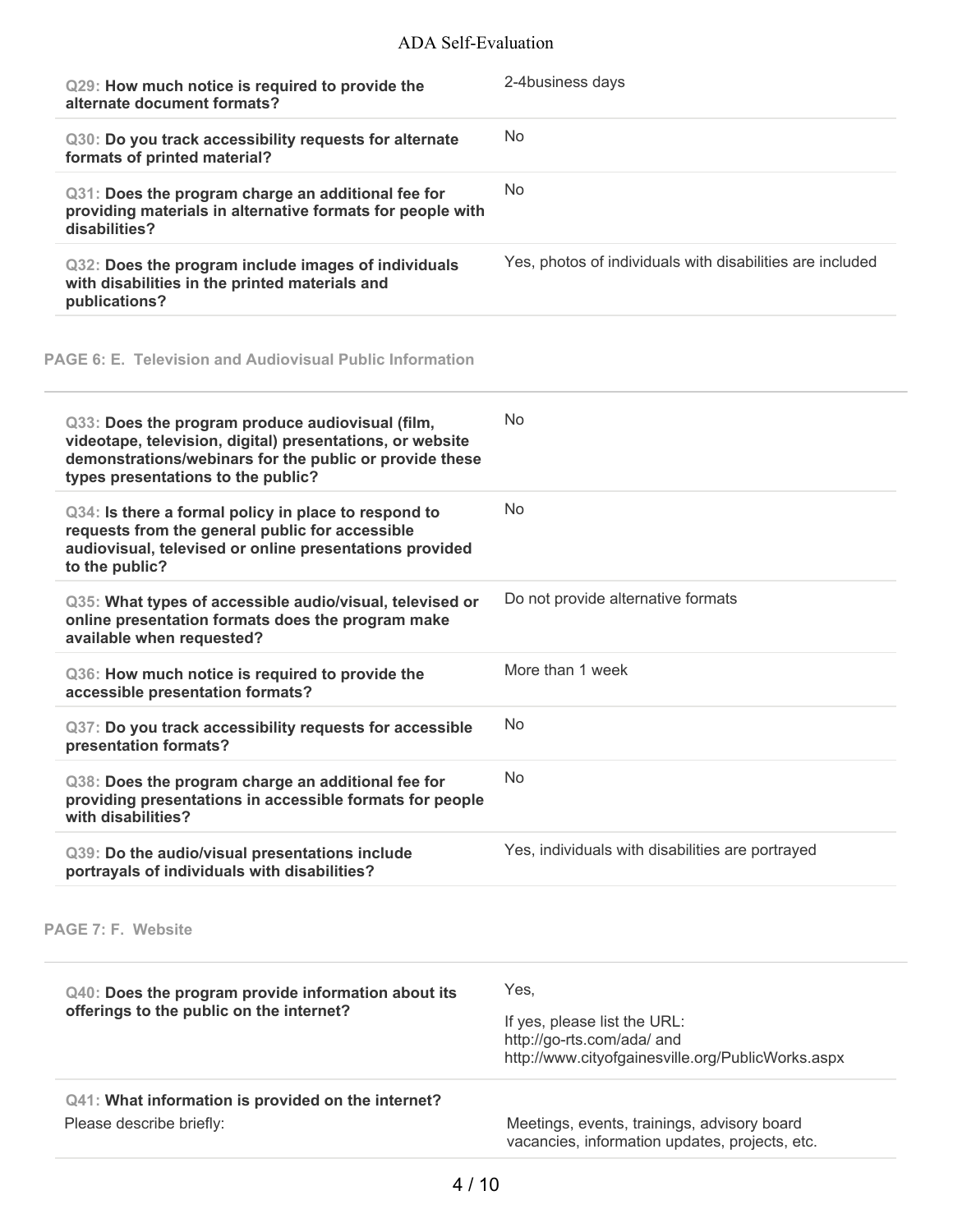| Q42: Does the webpage(s) include information about the<br>accessibility of the facilities (parking, bathrooms,<br>assistive listening devices, etc.) where the program is<br>offered?                                                                                                                                                         | No                                            |
|-----------------------------------------------------------------------------------------------------------------------------------------------------------------------------------------------------------------------------------------------------------------------------------------------------------------------------------------------|-----------------------------------------------|
| Q43: Who manages the information regarding the<br>facilities, programs and services provided on the<br>internet?                                                                                                                                                                                                                              | The department manages the webpage(s) content |
| Q44: Does the website home page include easily<br>locatable information, including a telephone number and<br>email address, for use in reporting website accessibility<br>problems and requesting accessible services and<br>information?                                                                                                     | Yes                                           |
| Q45: Do all links have a text description that can be read<br>by a screen reader (not just a graphic or "click here")?                                                                                                                                                                                                                        | No                                            |
| Q46: Do all the photographs, maps, graphics and other<br>images on the webpages currently have HTML tags<br>(such as an "alt" tag or a long description tag) with text<br>equivalents of the material being visually conveyed?                                                                                                                | <b>No</b>                                     |
| Q47: Are all the documents posted on the webpages<br>available in HTML or other text-based format (for<br>example rich text format (RTF) or word processing<br>format), even if they are also provided in another format,<br>such as Portable Document Format (PDF)?                                                                          | No                                            |
| Q48: If a webpage has data charts or tables, is HTML<br>used to associate all data cells with column and row<br>identifiers?                                                                                                                                                                                                                  | No                                            |
| Q49: Do all video files available on the webpages have<br>audio descriptions of what is being displayed to provide<br>access to visually conveyed information for people who<br>are blind or have low vision?                                                                                                                                 | No                                            |
| Q50: Do all video files on the webpages have written<br>captions of spoken communication to provide access to<br>people who are deaf or hard of hearing?                                                                                                                                                                                      | No                                            |
| Q51: Does the top of each page with navigation links<br>have a "skip navigation" link?[This feature directs<br>screen readers to bypass the row of navigation links and<br>start at the webpage content, thus enabling people who<br>use screen readers to avoid having to listen to all the<br>links each time they add more to a new page.] | No                                            |
| Q52: Is the webpage content regularly (at least annually)<br>tested for accessibility to ensure it is usable by people<br>with disabilities, including those who use speaking<br>browsers?                                                                                                                                                    | No                                            |
| Q53: Is there a formal policy established to<br>ensurewebpages will be accessible?                                                                                                                                                                                                                                                            | No                                            |
| Q54: Is the policy posted on the webpage, where it can<br>be easily located?                                                                                                                                                                                                                                                                  | <b>No</b>                                     |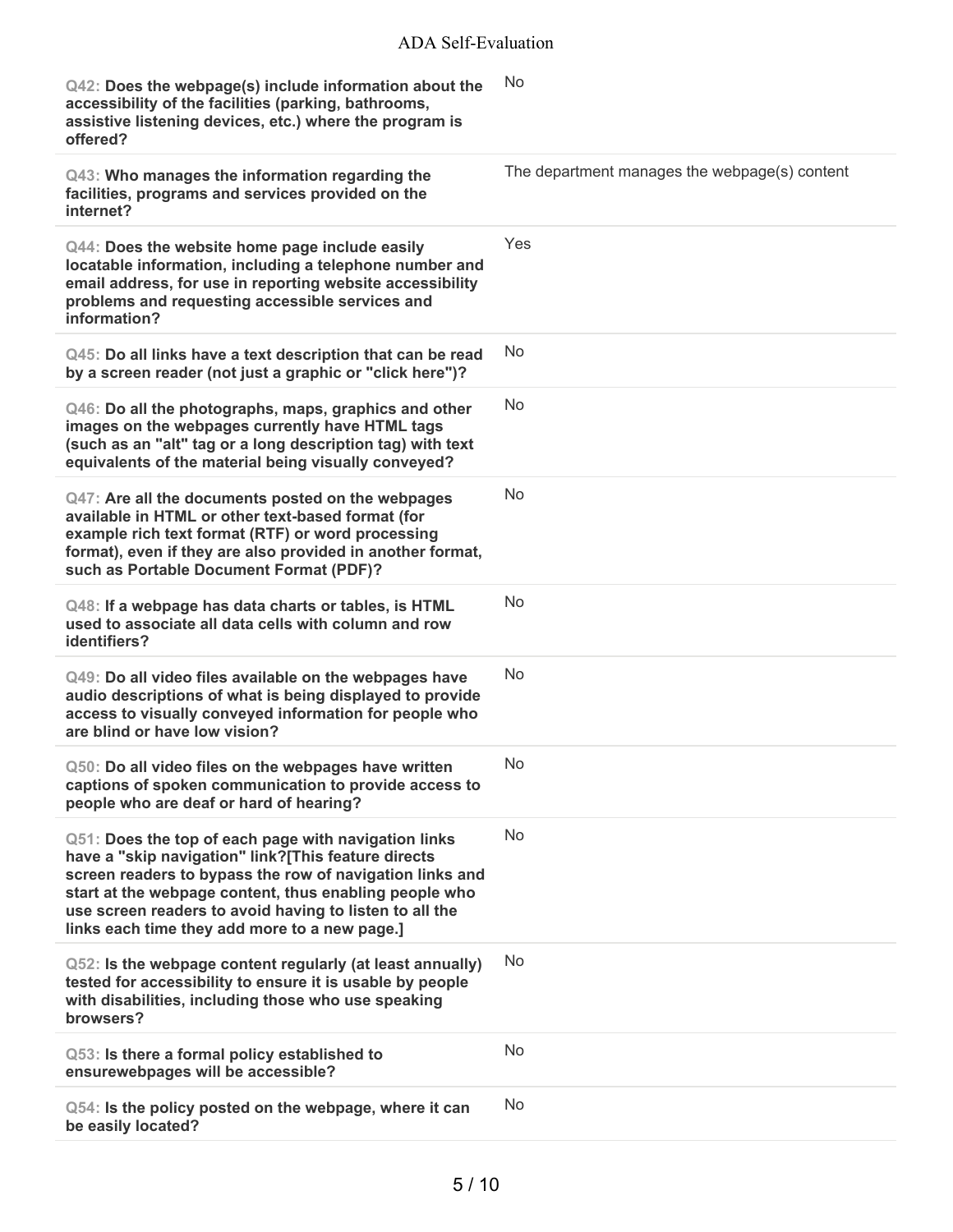| Q55: Is there a standard operating procedure in place to<br>ensure that new and modified webpages and content are<br>accessible?                                                                                                                | <b>No</b>                                                                                                                                                     |
|-------------------------------------------------------------------------------------------------------------------------------------------------------------------------------------------------------------------------------------------------|---------------------------------------------------------------------------------------------------------------------------------------------------------------|
| Q56: Does the in-house communications staff and<br>department contacts responsible for webpage content<br>development receive training on the guidelines for<br>website accessibility?                                                          | <b>No</b>                                                                                                                                                     |
| <b>PAGE 8: G. Public Telephones and Communication Devices</b>                                                                                                                                                                                   |                                                                                                                                                               |
| Q57: Does the program's main public access number<br>have an automated phone menu service (i.e. press 1 for<br>, press 2 for)?                                                                                                                  | Yes                                                                                                                                                           |
| Q58: If yes, does the system offer a simple, 1-step way<br>for a caller to bypass the menu and speak directly with a<br>staff person during regular business hours?                                                                             | Yes                                                                                                                                                           |
| Q59: What tools does the program use to communicate<br>by phone with people with speech or hearing<br>difficulties?                                                                                                                             | None                                                                                                                                                          |
| Q60: Does the program publish the City's TTY (text<br>telephone) relay service in all materials where a phone<br>number is listed?                                                                                                              | <b>No</b>                                                                                                                                                     |
| Q61: If a third-party "Relay" system is used, does<br>program staff receive training on how to place a Relay<br>call to a customer, as well as receive one?                                                                                     | <b>No</b>                                                                                                                                                     |
| PAGE 9: H. Accessible/Adaptive Equipment                                                                                                                                                                                                        |                                                                                                                                                               |
| Q62: Does the program allow members of the public to<br>use electronic equipment such as copy machines or<br>computer terminals?                                                                                                                | No                                                                                                                                                            |
| Q63: Does the program ensure that the electronic<br>equipment is accessible to and usable by individuals<br>with disabilities (For example, is a public computer<br>terminal provided on a lowered counter or in an<br>accessible workstation)? | Yes,<br>If yes, please describe how the equipment is made<br>accessible.<br>Lowered counter section to accomodate a person of a<br>shorter stature/wheelchair |
| Q64: Are auxiliary aids (such as a moveable light<br>source, adjustable worktable levels, paper and pen, etc.)<br>provided to assist persons with disabilities?                                                                                 | No                                                                                                                                                            |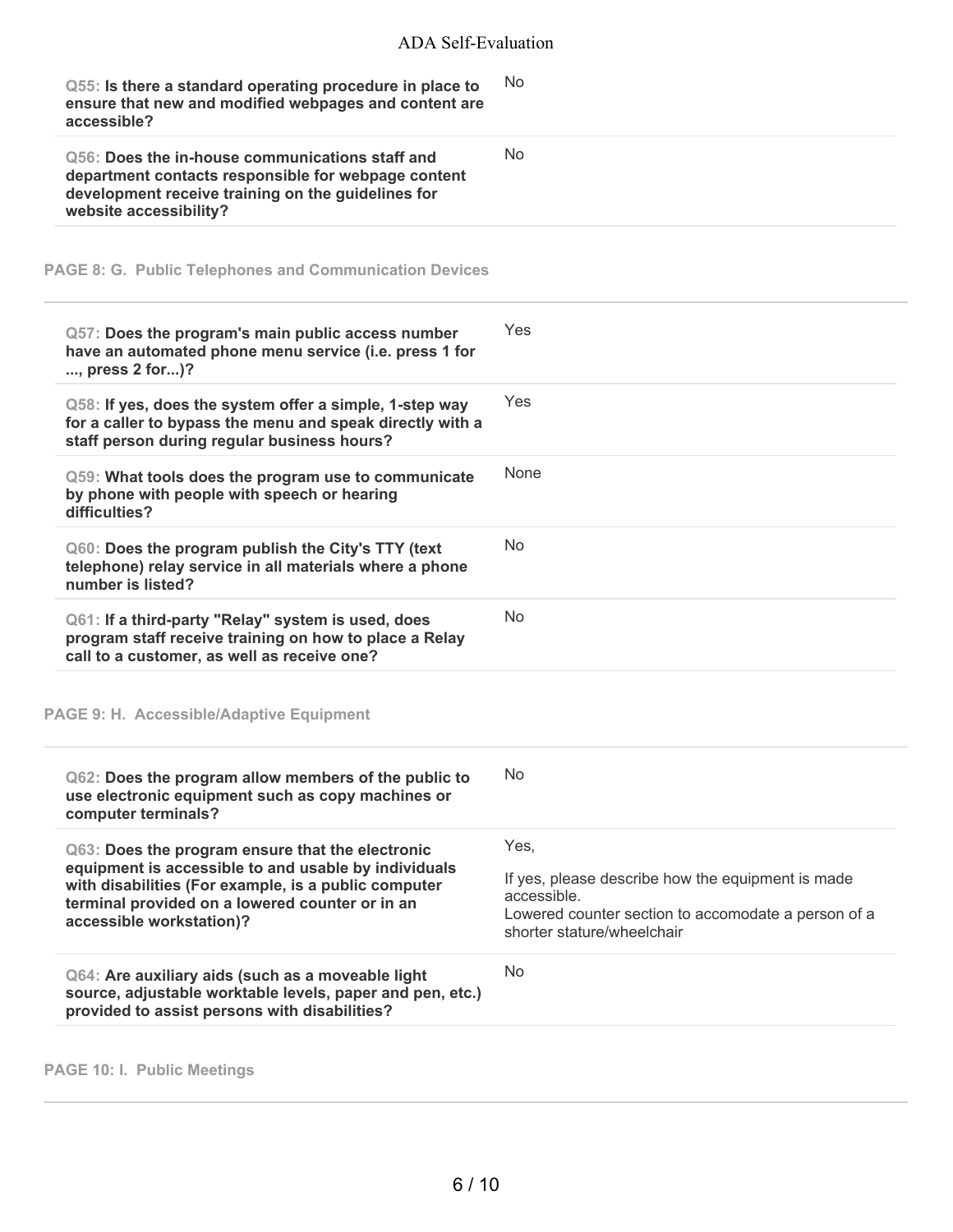# ADA Self-Evaluation

| Q65: Does the program hold public meetings, hearings<br>or conferences?                                                                                                                                                                            | Yes                                                                                                                                                                                                                                        |
|----------------------------------------------------------------------------------------------------------------------------------------------------------------------------------------------------------------------------------------------------|--------------------------------------------------------------------------------------------------------------------------------------------------------------------------------------------------------------------------------------------|
| Q66: Does the program require that public meetings,<br>hearing, and conferences be held in accessible<br>locations?                                                                                                                                | Yes                                                                                                                                                                                                                                        |
| Q67: Do all printed or electronic materials about<br>program-sponsored/hosted public events, public<br>meetings, public hearings, or public appearances by and<br>with City officials include instructions about how to<br>request accommodations? | Yes                                                                                                                                                                                                                                        |
| Q68: If yes, what types of accommodations can the<br>program provide to the public when requested?                                                                                                                                                 | Call-in/speakerphone capability during meetings,<br>Other (please list)<br>digital recorder to voice documents for sight-impaired.<br>Skype.                                                                                               |
| Q69: How many Assistive listening devices are made<br>available for public meetings?                                                                                                                                                               | Don't Know                                                                                                                                                                                                                                 |
| Q70: Does the program charge an additional fee for<br>providing accommodations for people with disabilities?                                                                                                                                       | <b>No</b>                                                                                                                                                                                                                                  |
| <b>PAGE 11: J. Transportation Services</b><br>Q71: Does the program provide transportation to<br>volunteers, visitor, or program participants?                                                                                                     | Yes,<br>If yes, please describe<br>RTS transit passengers and PW special visits and                                                                                                                                                        |
| Q72: Does the program have procedures to make<br>transportation accessible to persons who have visual,<br>hearing, mobility and learning disabilities?                                                                                             | tours<br>Yes,<br>If yes, please identify the disability and procedures to<br>make transportation accessible.<br>Wheelchair lift and kneeling capable busses, LED<br>highlighted large text wording with voice information<br>announcements |
| PAGE 12: K. Tours and Trips                                                                                                                                                                                                                        |                                                                                                                                                                                                                                            |
| Q73: Does the program provide facility tours or organize<br>trips for members of the pubic?                                                                                                                                                        | Yes                                                                                                                                                                                                                                        |
| Q74: Does the program have procedures to make the<br>tours and trips accessible to individuals who have                                                                                                                                            | Yes,                                                                                                                                                                                                                                       |

If yes, please identify the disability and procedures to make the transportation accessible: Ramp access areas for facility tours and staff guided and narrated tours.

**visual, hearing, mobility and learning disabilities?**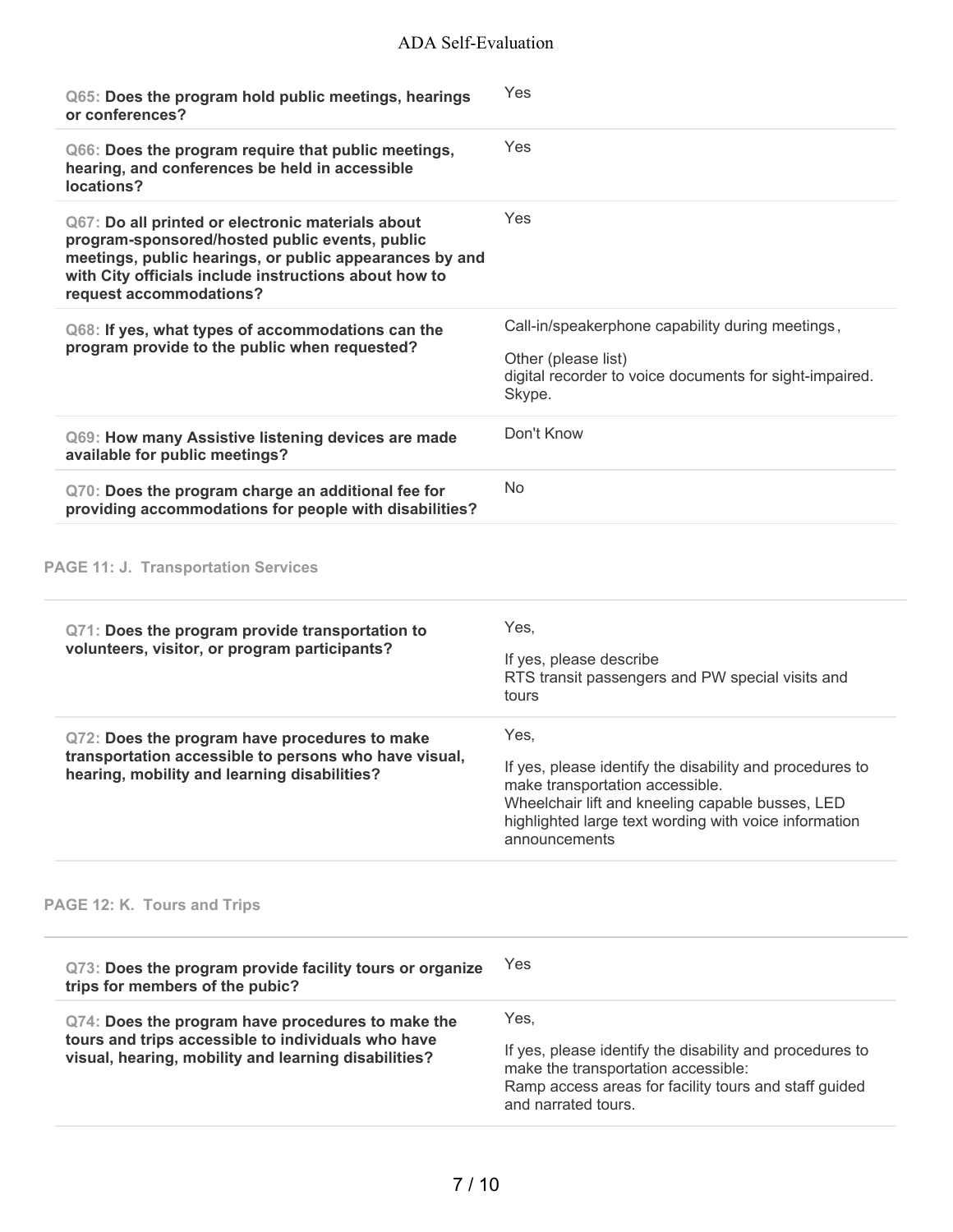| Q75: Are consultants or contractors who bid on capital<br>projects or other contractual work for the program<br>required to signstatements attesting to their intent to<br>comply with the ADA?                              | Yes,<br>If yes, please include the statement agreed to by<br>contractors and consultants:<br>General terms and conditions that comply with various<br>relative governmental/public/qusi-public agency<br>policies & procedures. i.e. H.U.D standards for H.U.D.<br>related projects. |
|------------------------------------------------------------------------------------------------------------------------------------------------------------------------------------------------------------------------------|--------------------------------------------------------------------------------------------------------------------------------------------------------------------------------------------------------------------------------------------------------------------------------------|
| Q76: Does program staff monitorconsultants or<br>contractors obligations to facilitate participation of<br>individuals with disabilities?                                                                                    | Yes                                                                                                                                                                                                                                                                                  |
| Q77: When selecting contractors or vendors, does the<br>program use criteria that does not discriminate based on<br>ability?                                                                                                 | Don't Know                                                                                                                                                                                                                                                                           |
| <b>PAGE 14: M. Emergency Evaluation Procedures</b>                                                                                                                                                                           |                                                                                                                                                                                                                                                                                      |
| Q78: Does program staff have a plan or procedures in<br>place that describe how to evacuate people with<br>disabilities from the program facility during an<br>emergency?                                                    | <b>No</b>                                                                                                                                                                                                                                                                            |
| Q79: If yes, isstaff at each program facility trained to<br>carry out the instructions of the plan or procedures?                                                                                                            | N/A                                                                                                                                                                                                                                                                                  |
| Q80: Is the evacuation plan or instructions posted in a<br>visible and accessible area of each floor in all programs<br>and public facilities?                                                                               | Yes                                                                                                                                                                                                                                                                                  |
| PAGE 15: N. Special Events and Private Events on City Property                                                                                                                                                               |                                                                                                                                                                                                                                                                                      |
| Q81: Does program staff notify both private entities and<br>staff of their obligations to facilitate participation of<br>individuals with disabilities in those special events or<br>private events held on public property? | Yes                                                                                                                                                                                                                                                                                  |
| PAGE 16: O. Training and Staffing                                                                                                                                                                                            |                                                                                                                                                                                                                                                                                      |
| Q82: Does the program provide full and equal access to<br>ALL its participants, regardless of ability?                                                                                                                       | Yes                                                                                                                                                                                                                                                                                  |
| policies that enables persons with disabilities to participate in the program?                                                                                                                                               | Q83: How is program staff that have contact with the public informed of the department's obligations and                                                                                                                                                                             |
| Provide information online in Public Folder intranet                                                                                                                                                                         |                                                                                                                                                                                                                                                                                      |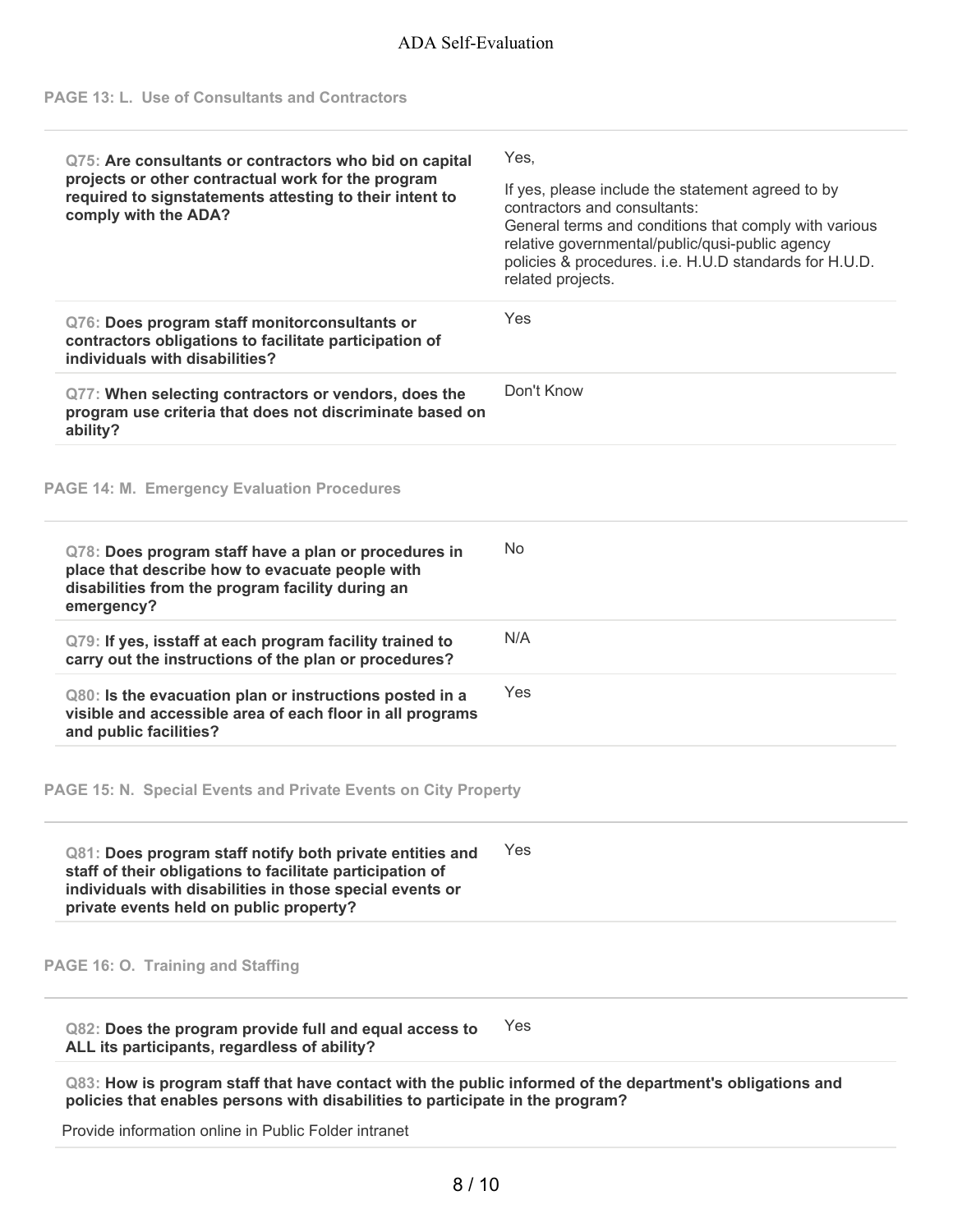# ADA Self-Evaluation

| Q84: Does the program staff who maintain contact with<br>the public receive training on interacting with people<br>with disabilities?                                                                                                  | No, staff did not receive training                                                                                                                                                                                                                                                                                                                                                                                                                                                                                                                                     |
|----------------------------------------------------------------------------------------------------------------------------------------------------------------------------------------------------------------------------------------|------------------------------------------------------------------------------------------------------------------------------------------------------------------------------------------------------------------------------------------------------------------------------------------------------------------------------------------------------------------------------------------------------------------------------------------------------------------------------------------------------------------------------------------------------------------------|
| Q85: Is there program staff who would be able to<br>provide better customer service if they had training in<br>American Sign Language (ASL) or other means of<br>communicating with people who have hearing or speech<br>difficulties? | Yes,<br>If yes, please list staff/positions that would benefit<br>from additional training:<br>Receptionist (desk/phone attendant)                                                                                                                                                                                                                                                                                                                                                                                                                                     |
| Q86: Would other training or technical assistance<br>services be helpful to program staff such as (check all<br>that apply):                                                                                                           | Developing policies and procedures,<br>How to work with people with disabilities,<br>Legal requirements,<br>How to respond to requests for accommodation (i.e.<br>American Sign Language interpreters, assisted<br>listening devices, etc.)<br>How to provide materials in alternate formats (i.e.<br>Braille, audio recordings, etc.<br>Other (Please list):<br>Accessible meeting preparation. More visibility for<br>foreign language interpreter bank and information on<br>web based accessibility and on conference room<br>listening device options/operations. |
| Q87: Is there program staff that provide emergency<br>services to the public?                                                                                                                                                          | Yes                                                                                                                                                                                                                                                                                                                                                                                                                                                                                                                                                                    |
| Q88: If yes, have they had training in American Sign<br>Language or other means of communicating in<br>emergency situations with people who have hearing or<br>speech difficulties?                                                    | Don't Know                                                                                                                                                                                                                                                                                                                                                                                                                                                                                                                                                             |

**PAGE 17: P. Facilities**

#### Q89: List all facilities, or portions of facilities, used for department or division programs. For each facility, designate the activity for which it is used.A separate sheet of paper can be included to list the facilities.

Alachua County Admin. Bldg - Bike/Ped. Adv. Bd. (BPAB) meeting; Library Headquarters - BPAB special meetings/events; City Hall/Basement Rm 016/017 - RTS Advisory Board meeting; GRU Multi-purpose Room - BPAB meeting; Historic Train Depot - Engineering public meetings; Bo Diddley Plaza - BPAB events; Rosa Parks & Butler Plaza Transfer Stations - RTS public transit related services; RTS bus transit stops - transit rider connection points; Public Works Center (39th Ave.) - Main office & materials/resource storage/staging/public distribution/facility tours.

| Q90: Has the program received requests to improve their     | Yes,                                                                                                                                               |
|-------------------------------------------------------------|----------------------------------------------------------------------------------------------------------------------------------------------------|
| programs' or facilities' accessibility in the past 3 years? | If yes, please describe the types of requests that<br>were received and how many.<br>Sheltered bus transit stops with benches and bike<br>parking. |
|                                                             |                                                                                                                                                    |